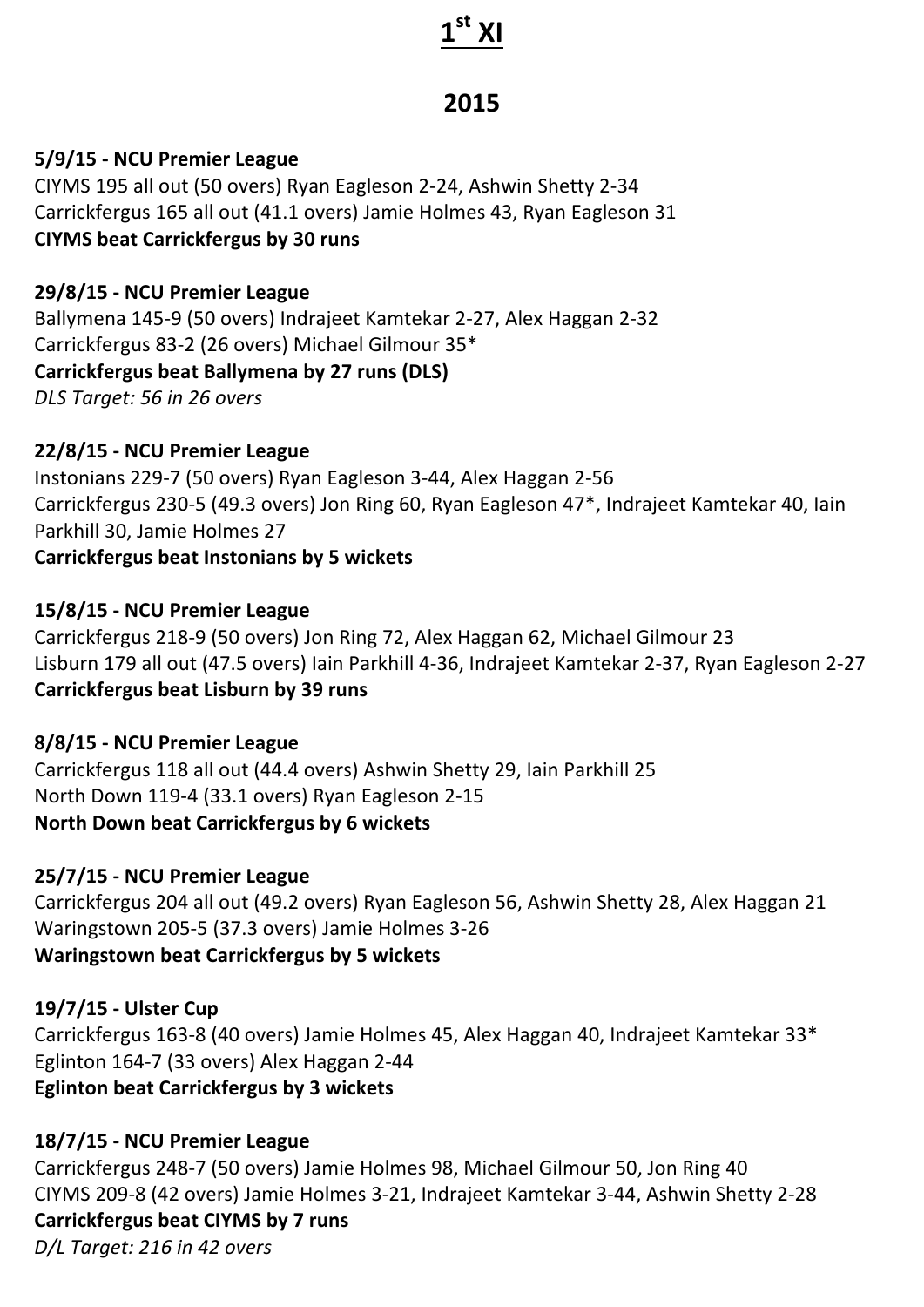### **4/7/15 - NCU Premier League**

Carrickfergus 231-9 (47 overs) Jamie Holmes 85, Michael Gilmour 49, Indrajeet Kamtekar 36 Ballymena 235-3 (45.5 overs) **Ballymena beat Carrickfergus by 7 wickets**

#### **28/6/15 - NCU Premier League**

Carrickfergus 188 all out (49.1 overs) Jamie Holmes 62, Indrajeet Kamtekar 35, Alex Haggan 29 Instonians 189-6 (45.3 overs) Anthony Martin 2-32 **Instonians beat Carrickfergus by 4 wickets** 

#### **20/6/15 - NCU Premier League**

Lisburn 299-5 (50 overs) Ryan Eagleson 2-64 Carrickfergus 160 all out (## overs) Ryan Eagleson 69, Jamie Holmes 49 **Lisburn beat Carrickfergus by 139 runs** 

#### **14/6/15 - NCU T20 Cup Semi-Final**

Carrickfergus 92-8 (20 overs) Jamie Holmes 28 CIYMS 93-3 (15.2 overs) Ryan Eagleson 2-12 **CIYMS beat Carrickfergus by 7 wickets**

#### **13/6/15 - NCU Challenge Cup**

Waringstown 420-6 (50 overs) Indrajeet Kamtekar 2-49, Ryan Eagleson 2-58, Alex Haggan 2-91 Carrickfergus 270 all out (48.1 overs) Jamie Holmes 107, Indrajeet Kamtekar 72, Michael Gilmour 20

#### **Waringstown beat Carrickfergus by 150 runs**

#### **5/6/15 - NCU T20 Cup**

Lisburn 92 all out (20 overs) Anthony Martin 3-13, Matthew Kernohan 2-19 Carrickfergus 93-2 (13.4 overs) Jamie Holmes 31\*, Michael Gilmour 30 **Carrickfergus beat Lisburn by 8 wickets**

#### **31/5/15 - NCU Premier League**

Carrickfergus 155-5 (36 overs) Jamie Holmes 63\*, Indrajeet Kamtekar 31, Iain Parkhill 29 CSNI 155-5 (33.2 overs) Indrajeet Kamtekar 2-34 **CSNI** beat Carrickfergus by 5 wickets (DLS) *DLS Target: 152 in 35 overs*

#### **30/5/15 - NCU Premier League**

North Down 256-7 (50 overs) Jamie Holmes 2-23, Anthony Martin 2-57 Carrickfergus 157-9 (42 overs) Indrajeet Kamtekar 35, Michael Gilmour 25 **North Down beat Carrickfergus by 99 runs** 

#### **28/5/15 - NCU Premier League**

Carrickfergus 118-6 (20 overs) Indrajeet Kamtekar 35, Jamie Holmes 34 Waringstown 119-2 (17 overs) Indrajeet Kamtekar 2-23